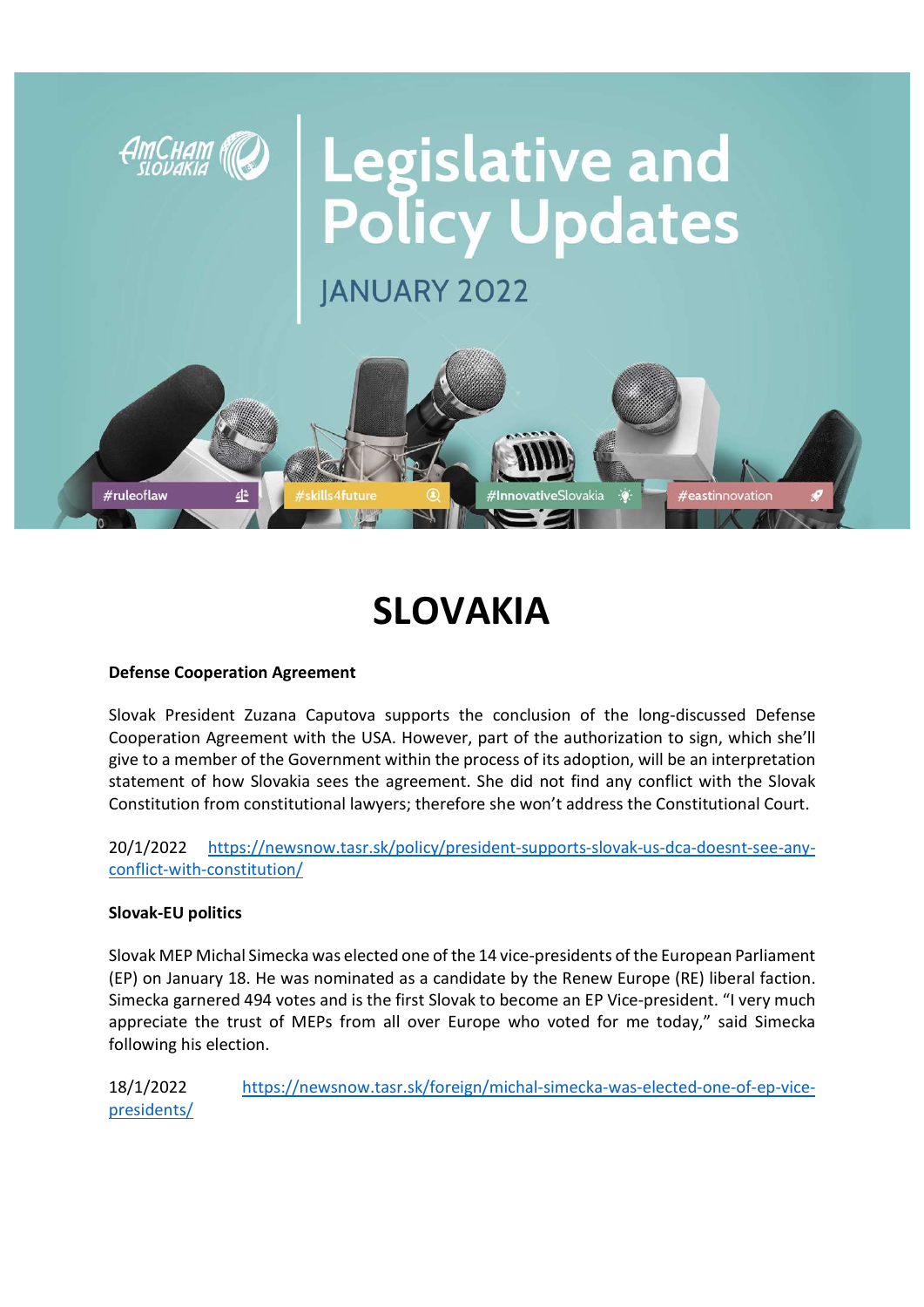## Inflation and consumer prices

On 14 January, the Statistical Office of the Slovak Republic reported that in December compared with November, consumer prices increased by 0,2 % in total and compared with December 2020 they rose by 5,8 %. On average, in 2021 compared with the corresponding period in 2020, consumer prices rose by 3,2 %, in total.

## 14/1/2022

https://slovak.statistics.sk/wps/portal/ext/products/informationmessages/inf\_sprava\_detail/!u t/p/z1/tZJLc4IwFIV\_iwuXMRcSSFhGpwLWcYqKj2w6IUClCr4YrP31jW03bUc7XTSb5M5858459wZ LvMCyUk3xpOpiW6mNqZfSfYxYyLtdSwB0hwTCwf1kFPT6th87eP4V4KPxHYRT8eCPB9QC6mB5W z\_DEktd1bt6hZfb5KhWKKtQUeVIres2mMf2UBo3TZWh4- 6gmnMbmmNWr81NHTvlqcWRS1MP0VRrxHXqIpJryAhnnpfbl\_Y7XaR46fCce0aCWG5rRBPNEWe Zi6hWSWYpleSJ\_T3OT7-XOHDlCDB6-Y70fBFQNgTgQ9-BUATx2IsIAUEgRs9PgARRdFkOJuBP7P7EBLLh1EcG0fuL8DUxUuTgl1NYTE8b4rshOPqMtsNnvxxSAHgAZZFUnZOu uxAh3EGhDFObeq5DiGXX1M87\_dSmNVuqzp7qfHiP3a7K-OSkzNaj4PX7gj5c9FqvQHkDjHK/dz/d5/L2dBISEvZ0FBIS9nQSEh/

# **Diplomacy**

Slovak diplomat and Slovakia's permanent representative at the UN Michal Mlynar became one of vice-chairs of the UNICEF Executive Board, the Slovak Foreign Affairs Ministry published on its website, adding that he was elected to the post on January 11. The Executive Board is UNICEF's governing and supervisory body. "It's a big success for Slovakia and our diplomacy, which has been attaching importance to support for and protection of children's human rights for a long time," stated the ministry.

13/1/2022 https://newsnow.tasr.sk/foreign/slovakia-gains-vice-chair-post-on-unicefsexecutive-board-for-2022/

### Slovakia – OECD Economic Survey

Slovakia's ambitious recovery and resilience plan, supported by the EU, will boost the recovery and growth, but supply chain disruptions and a low vaccination rate continue to pose risks. Over the medium to longer term - pension, labor and health care reforms are needed, to offset the pressures of an ageing population, according to a new OECD report. The latest OECD Economic Survey of the Slovak Republic says that, with less than half of the population fully vaccinated, the immediate priority must be to overcome vaccine hesitancy and raise the vaccination rate. Boosting productivity will be crucial to sustaining living standards as Slovakia is ageing rapidly and faces one of the fastest future declines in the working-age population in the OECD.

13/1/2022 https://www.oecd.org/newsroom/slovak-republic-prioritise-reforms-to-optimisestrength-and-quality-of-recovery-and-future-growth.htm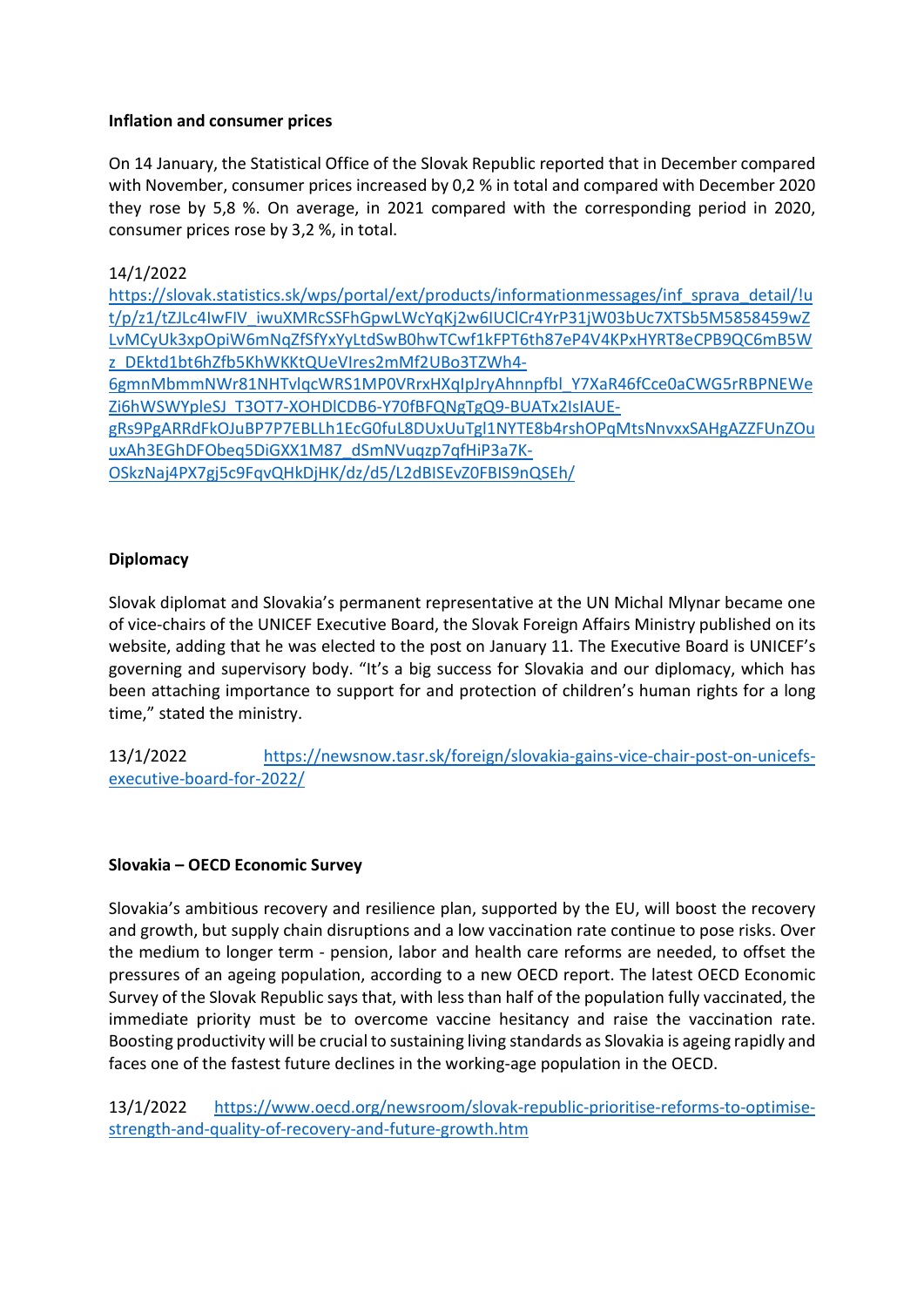## Employment and monthly wages

According to the Statistical Office of the Slovak Republic, in November 2021 compared to November 2020, employment recorded a more significant increase only in information and communication activities, by 7,8 %. There was an increase in accommodation (by 4,7 %), and a slight increase only in transportation and storage (by 0,7 %). In the same period of time, the average nominal monthly wage increased in all sectors monitored, the most in accommodation, by 21 % (it reached EUR 837).

12/1/2022

https://slovak.statistics.sk/wps/portal/ext/products/informationmessages/inf\_sprava\_detail/!u t/p/z1/tVHBcoIwEP0ajzEbkpBwRMcC1jpVS5VcOgGhUiWgMlj\_vrHTS9vRmR66l90383bnvX1Y4RV WRnflq27L2uidxYlyX2YikoMB8QEGEwrR-H4xDYd3ThBzvPxOkNP5CKIn\_zGYjxkBxrG6vf-MFVaZaZt2g5M6PeoNyg0qTYH0tu2BHepDZdV0JkfH5qC7cw-6Y95ubc80Y67rUiTXTCNWkAx5uZeh1KUOpaRIOXEu55usXONEEJ65DByk05whZiGSUKRoTUFznRI

uqfxp57feix24Uj7YffVJGQZ-

yMQEQE4CDpEfxnNvRin49Itw40ZiNYirGojAy67MTzg2l8\_s8OKPFkPAY6zKtOqfsqoPfSEFUCEkc5jn ckovmZdv-73ybTC1afP3Fq\_-I5mmiitJz2hbPIwoU8kH7HCyTw!!/dz/d5/L2dBISEvZ0FBIS9nQSEh/

## Court map

A new court map that was approved by the Government at its session on January 12 envisages the scrapping of four district courts. Municipal courts are to be set up in Kosice and Bratislava. In addition, there will be three areas covered by regional courts based in Trnava, Zilina and Presov. The remaining courts will function as workplaces and headquarters. The reform proposal will now be passed to Parliament for debate.

12/1/2022 https://newsnow.tasr.sk/policy/govt-approves-court-map-reform-envisagesscrapping-of-4-district-courts/

### Foreign nationals

Almost 153 000 foreign nationals have a residence permit in Slovakia, according to the official statistics. This accounts for about 2.8 percent of the country's population. In addition, altogether 69,172 foreigners were working in Slovakia in October 2021, the statistics of the Central Office of Labour, Social Affairs and Family show. Of them, 39,000 came from non-EU countries. These foreigners fill gaps in Slovakia's labor market, said Zuzana Vatráľová, head of the Bratislava office of the International Organisation of Migration (IOM) on the occasion of International Migrants Day, which falls on December 18.

4/1/2022 https://spectator.sme.sk/c/22814636/almost-3-percent-of-slovakias-population-areforeigners.html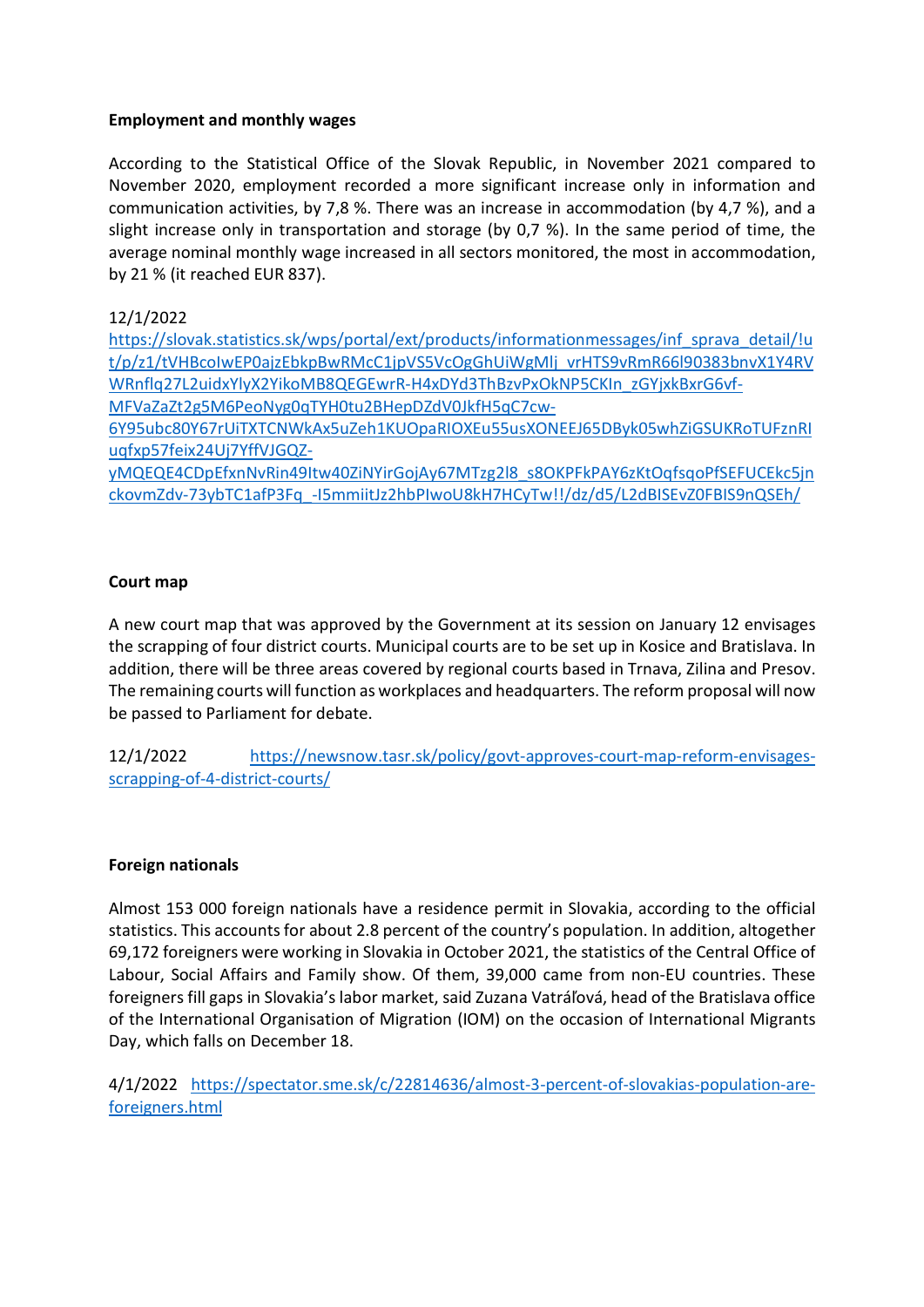### Automotive industry

The four carmakers operating in Slovakia should have manufactured at least 900,000 vehicles this year, the Slovak Automotive Industry Association (ZAP) estimates. In the first half of the year, the Bratislava-based Volkswagen Slovakia, Kia Slovakia near Žilina, the Nitra-based Jaguar Land Rover and the Trnava-based Stellantis produced more than 555,000 vehicles. At the beginning of 2021, ZAP predicted that full-year production would again exceed 1 million units. Last year, carmakers in Slovakia produced about 985,000 cars.

29/12/2021 https://spectator.sme.sk/c/22812025/car-production-in-slovakia-should-not-fallbelow-900000-vehicles-this-year.html

### Financial stability

According to the National Bank of Slovakia, country´s financial sector has so far managed to cope with the pandemic situation, even becoming stronger in several respects. Throughout the pandemic, the sector has maintained financing to the economy, and financial stability has not been disrupted. Thanks to its responsible behavior, the banking sector has come through this period with its capital position actually strengthened.

23/12/2021 https://www.nbs.sk/en/publications-issued-by-the-nbs/financial-stabilityreport/november-2021

# EUROPE & WORLD

### Digital Services Act

A large majority of MEPs voted in favor of the Digital Services Act on January 20, after plenary amendments introduced important changes to the text. The DSA is horizontal legislation for the digital single market, with transparency requirements and due diligence obligations proportionate to the size of the service provider. "We have an opportunity to create a new global golden standard for tech-regulation that will inspire other countries and regions," said Christel Schaldemose, the leading MEP on the file. While the compromise text brokered in the leading parliamentary committee introduced some significant new elements to the original proposal, further modifications were introduced via last-minute amendments in the plenary vote.

20/1/2022 https://www.euractiv.com/section/digital/news/meps-adopt-digital-services-actwith-significant-last-minute-changes/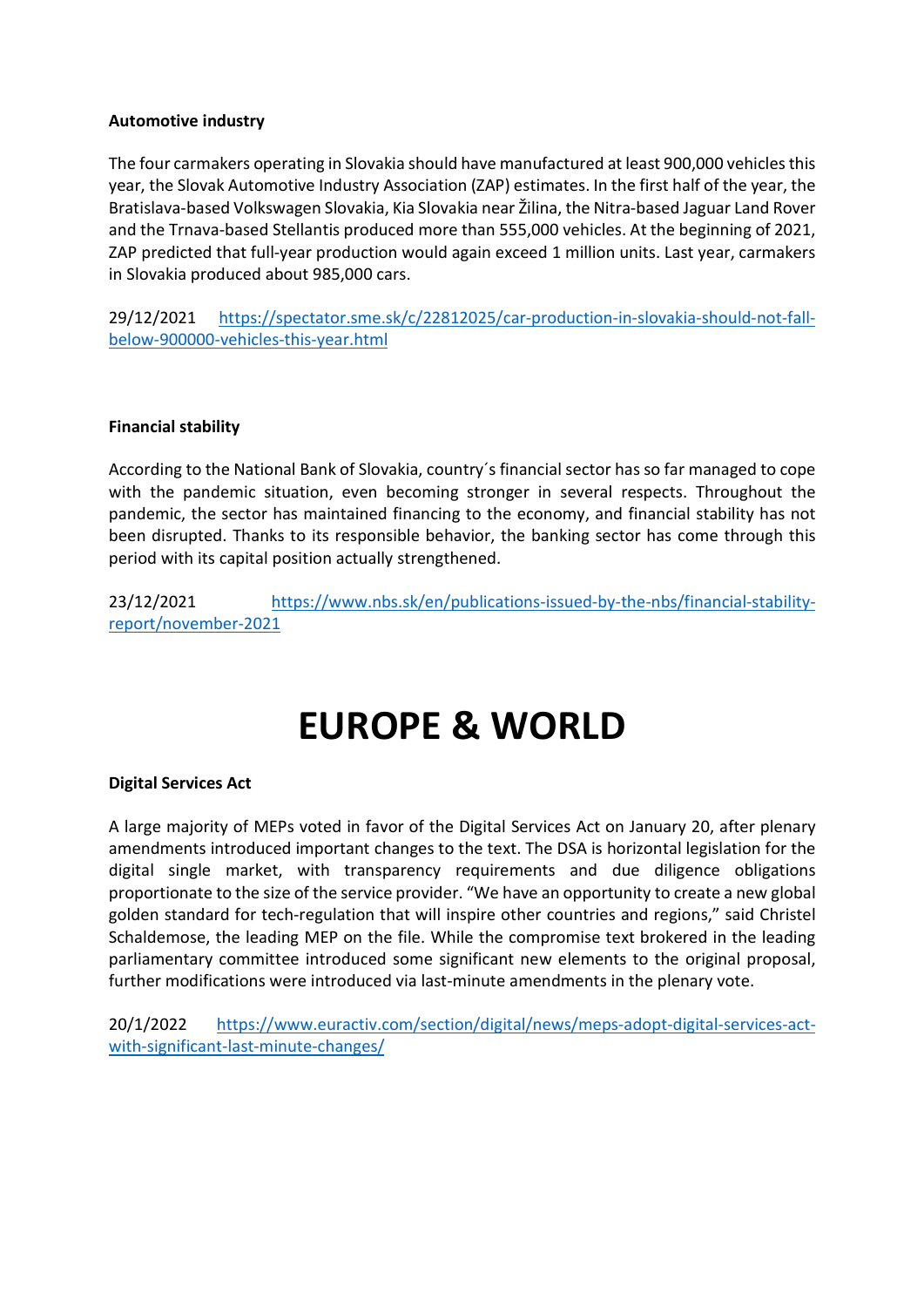### Future of the EU

A plenary session of the Conference on the Future of Europe (CoFoE) will review the recommendations of the first two citizens' panels. It is being held at the European Parliament (EP) in Strasbourg on January 21-22 and will discuss 90 final recommendations. Participants in the plenary meeting will address not only the recommendations made so far, but also the related contributions received on the multilingual digital platform. The plenary will agree on proposals that will be submitted to the CoFoE Executive Board.

20/1/2022 https://newsnow.tasr.sk/foreign/plenary-session-will-evaluate-recommendationsof-citizens-panels/

### Tax Treatment of the Foreign Aid

On January 19, the OECD launched a new digital hub to improve transparency around the taxation of development aid by presenting approaches taken by participating donor countries to claiming tax exemptions on goods and services funded by official development assistance (ODA). The new hub compares policies for how ODA is taxed from 12 members of the OECD Development Assistance Committee (DAC), who voluntarily provided details on their tax approaches of foreign aid (Australia, European Commission, France, Greece, Hungary, Japan, Netherlands, Norway, Poland, Spain, Sweden and the US). It aims to help both donors and recipient countries clarify the tax status of ODA, which totalled USD 161 billion in 2020.

19/1/2022 https://www.oecd.org/newsroom/new-oecd-hub-to-boost-transparency-on-the-taxtreatment-of-foreign-aid.htm

### European Medicines Agency

European lawmakers gave their final go-ahead to the much-awaited reform of the European Medicines Agency (EMA) that will broaden its mandate. During the Strasbourg plenary session on January 19, MEPs adopted by 655 votes to 31 with 8 abstentions the interinstitutional agreement reached last year with the EU ministers to reinforce EMA's powers. The proposal was presented by the Commission in November 2020 as part of the efforts to ensure better preparedness for future health emergencies.

19/1/2022 https://www.euractiv.com/section/health-consumers/news/meps-give-green-lightto-strengthen-powers-of-eus-medicines-agency/

### EU Agency for Asylum

On January 19, the new European Union Agency for Asylum started work with its reinforced mandate, building on the achievements of its predecessor, the European Asylum Support Office. The new agency is a key deliverable under the New Pact on Migration and Asylum. It will help ensure that asylum decisions are taken in a fast and fair manner and that reception standards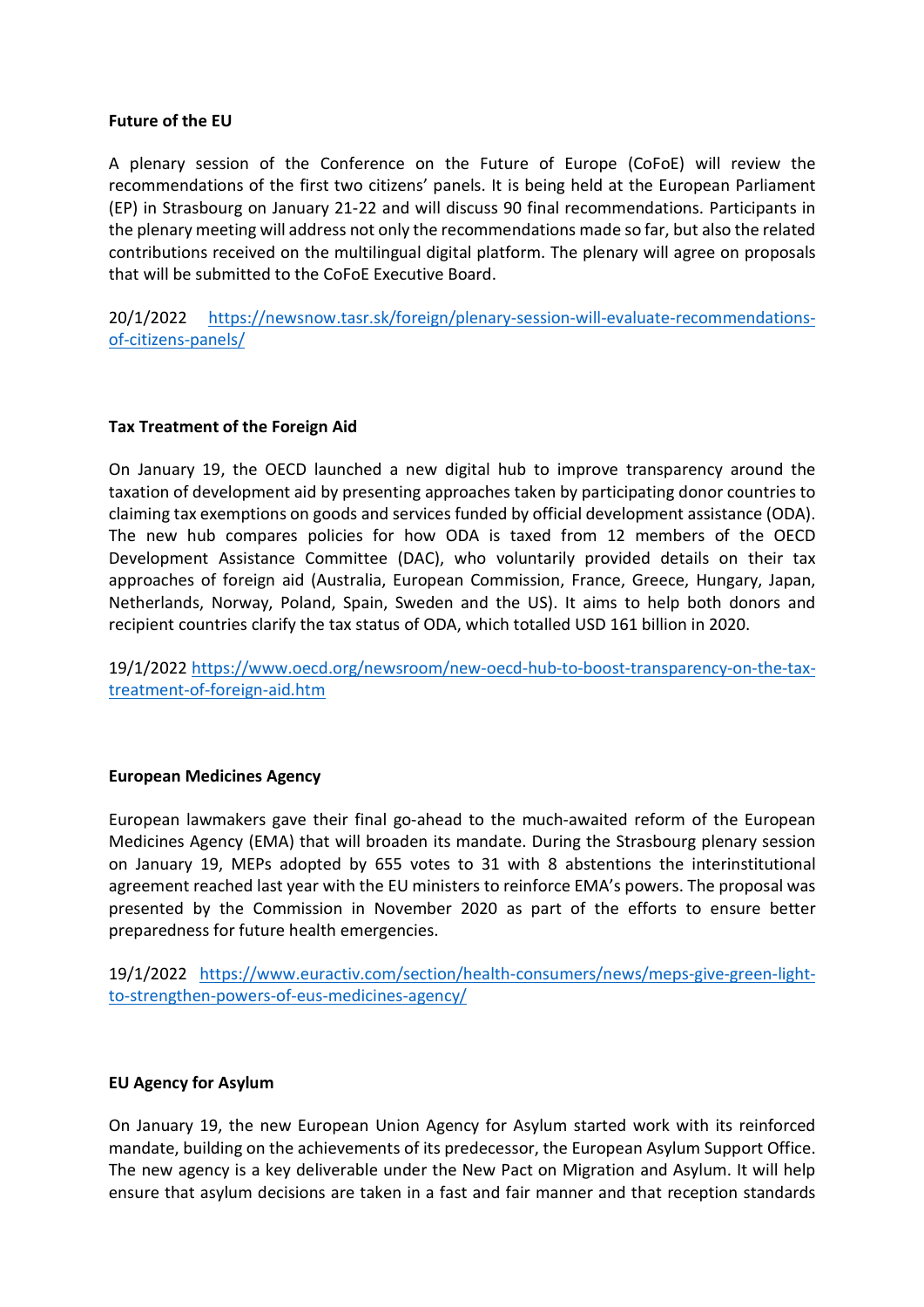converge across the EU, bringing more uniformity in decision making and alignment between Member States' asylum systems.

19/1/2022 https://ec.europa.eu/commission/presscorner/detail/en/IP\_22\_414

### European Parliament President

Roberta Metsola became the youngest ever president of the European Parliament. After the election on January 18, she stressed the need to strengthen the European project. Metsola said many challenges were facing Europe, including disinformation, external pressure, the need for economic recovery, green and digital transition. "Our European way of open economies and open societies is a model that I am proud of. It is a model that must be given support to withstand the pressure it comes under," she said.

18/1/2022 https://www.europarl.europa.eu/news/en/headlines/euaffairs/20220113STO20905/roberta-metsola-europe-is-about-standing-up-for-one-another

### Global Perspectives for Business

For international business, the ongoing pandemic and geopolitical uncertainty are conflicting with very strong economic growth and exciting technological progress in ways that present a sweet-and-salty mix of challenges and opportunities. U.S. Chamber of Commerce President and CEO Suzanne Clark highlighted many of these issues in her State of American Business address on January 11. AmCham Slovakia took liberty to re-publish the supplement to those remarks with some observations on the biggest global trends currently facing our members. Read the Ten Trends in '22: Global Perspectives for Business on AmCham website.

17/1/2022 https://amcham.sk/press-room/news/273650-ten-trends-in-22-global-perspectivesfor-business

### French Presidency

On January 1, France took over the rotating Presidency of the Council of the European Union. Despite impressive efforts to get vaccines into the arms of the majority of citizens, Europe now finds itself in the midst of a fresh wave, which is further complicated by the emergence of the new Omicron variant of the virus. As Member States begin to obtain disbursements of the historic NextGenerationEU recovery instrument, the French Presidency is taking on a critical task in overseeing the substantive rebuild of Europe's economy around the twin transitions of environmental protection and digitalisation. Read AmCham´s EU recommendations to the French Presidency aiming to ensure we reach our common goals of a more prosperous and more competitive EU.

14/1/2022 https://amchameu.eu/news/recommendations-french-presidency